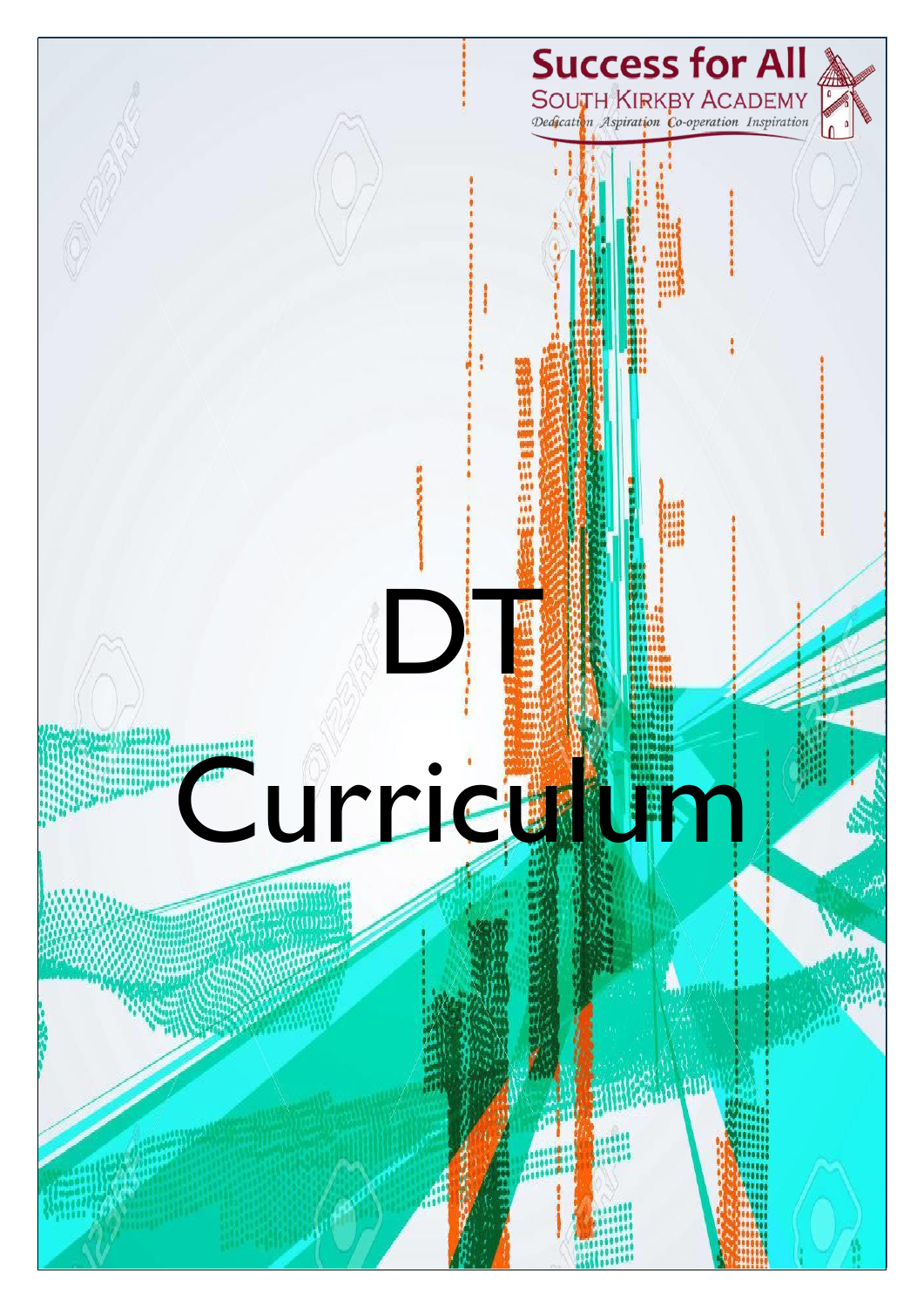## DT Overview

|               | <b>Autumn</b>                                                                              | <b>Spring</b>                                                                                                            | <b>Summer</b>                                                                                                                 |
|---------------|--------------------------------------------------------------------------------------------|--------------------------------------------------------------------------------------------------------------------------|-------------------------------------------------------------------------------------------------------------------------------|
|               | <b>Autumn 2</b><br><b>Autumn I</b>                                                         | <b>Spring I</b><br><b>Spring 2</b>                                                                                       | <b>Summer I</b><br><b>Summer 2</b>                                                                                            |
|               | Where does food come from?                                                                 | <b>Outdoor Shelters</b>                                                                                                  | <b>Beach Bags</b>                                                                                                             |
| Year 3        |                                                                                            |                                                                                                                          |                                                                                                                               |
|               |                                                                                            |                                                                                                                          |                                                                                                                               |
|               | <b>Cooking and Nutrition</b>                                                               | Design, Make and Evaluate                                                                                                | Design, Make and Evaluate                                                                                                     |
|               | What does healthy eating look<br>like?                                                     | What is the purpose of your<br>shelter? Which materials will you<br>select? How will you make your<br>structure?         | What will your bag need to carry?<br>What will you put on your design?<br>How will you carry your bag? How<br>will it fasten? |
| Year 4        | <b>Egyptian Shaduf</b>                                                                     | <b>Labyrinth/ Greek Food</b>                                                                                             | <b>Roman Draw String Bag/</b><br>Roman coins                                                                                  |
|               |                                                                                            |                                                                                                                          |                                                                                                                               |
|               | Design, Make and Evaluate<br>How did the Egyptians take clean<br>water from the Nile?      | Design, Make and Evaluate<br><b>Cooking and Nutrition</b><br>What was the purpose of a<br>labyrinth?                     | Design, Make and Evaluate<br>Where do you keep your money?                                                                    |
| <b>Year 5</b> | <b>Saxon Shields</b>                                                                       | <b>Volcanic Eruptions/ Roman</b>                                                                                         | <b>Brunel's Bridges</b>                                                                                                       |
|               |                                                                                            | <b>Bread</b>                                                                                                             |                                                                                                                               |
|               | Design, Make and Evaluate                                                                  | Design, Make and Evaluate<br><b>Cooking and Nutrition</b>                                                                | Design, Make and Evaluate                                                                                                     |
|               | What were the reasons behind<br>shield designs?                                            | How can we incorporate a<br>pneumatic mechanism into our<br>design?                                                      | How can we take inspiration from<br>others?                                                                                   |
| Year 6        | <b>Electrical Systems</b>                                                                  | <b>Investigate Architecture/</b><br><b>Mayan Food</b>                                                                    | <b>Sandals</b>                                                                                                                |
|               |                                                                                            |                                                                                                                          |                                                                                                                               |
|               | Design, Make and Evaluate                                                                  | Design, Make and Evaluate<br><b>Cooking and Nutrition</b><br>How does the structure of a                                 | Design, make and Evaluate                                                                                                     |
|               | How could we create a circuit to<br>power a lighthouse from a<br>sustainable power source? | Mayan temple link to the Mayan<br>religion?<br>What did the Maya eat? Where<br>can these items/dishes be found<br>today? | <b>What factors would an Ancient</b><br>Greek sandal designer have to<br>consider?                                            |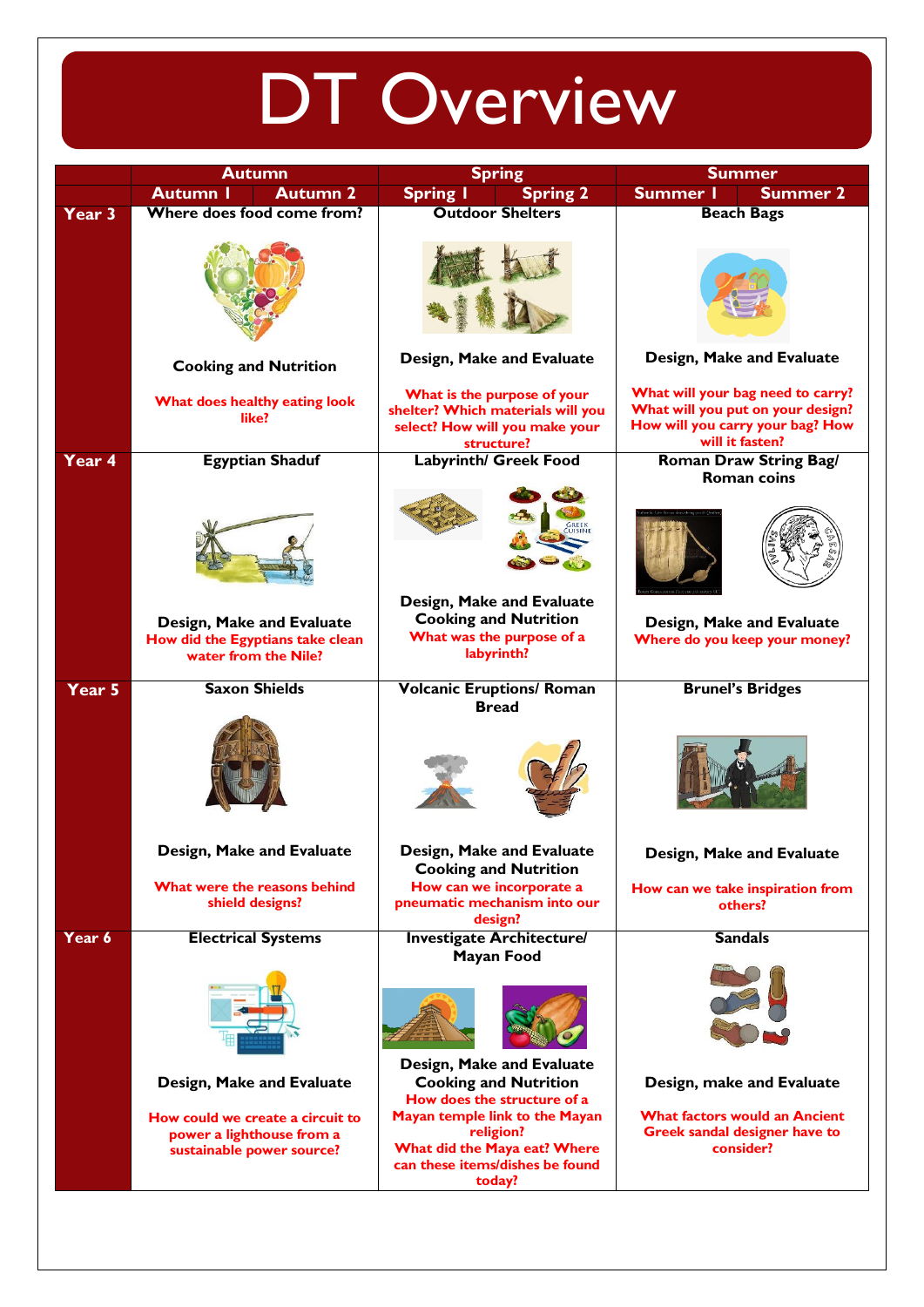

|                                                             | <b>Autumn</b>                                                                                                                                                                   | <b>Spring</b>                                                                                                                                                                                                                        | <b>Summer</b>                                                                                                                                                                                                                                                                                  |
|-------------------------------------------------------------|---------------------------------------------------------------------------------------------------------------------------------------------------------------------------------|--------------------------------------------------------------------------------------------------------------------------------------------------------------------------------------------------------------------------------------|------------------------------------------------------------------------------------------------------------------------------------------------------------------------------------------------------------------------------------------------------------------------------------------------|
|                                                             | <b>Autumn I</b><br><b>Autumn 2</b>                                                                                                                                              | <b>Spring I</b><br><b>Spring 2</b>                                                                                                                                                                                                   | <b>Summer I</b><br><b>Summer 2</b>                                                                                                                                                                                                                                                             |
| <b>Overview</b>                                             | Where does food come from?                                                                                                                                                      | <b>Outdoor Shelters</b>                                                                                                                                                                                                              | <b>Beach Bags</b>                                                                                                                                                                                                                                                                              |
| <b>Suggested</b><br><b>Content</b><br>and<br><b>Outcome</b> | What does healthy eating look like?<br>How do we make a balanced meal?<br>What are local ingredients?<br>To develop a love of cooking and<br>apply the principles of nutrition. | What is the purpose of your<br>shelter?<br>Which materials will you select?<br>How will you make your structure?<br>To create a shelter that can<br>support itself and protect from<br>the elements.                                 | What will your bag need to carry?<br>What will you put on your design?<br>How will you carry your bag?<br>How will it fasten?<br>To create a functional bag in<br>accordance with the given criteria<br>and apply their knowledge to<br>evaluate based on function and<br>aesthetic qualities. |
| <b>Key</b><br><b>Vocab</b>                                  | Nutrition, healthy, balanced,<br>local ingredients                                                                                                                              | Design, Make, Evaluate,<br><b>Technical Knowledge, Cutting,</b><br>shaping, joining, finishing,<br>materials, components,<br>construction                                                                                            | Cutting, shaping, joining, finishing,<br>materials, components,<br>construction, textiles, function,<br>aesthetic qualities.                                                                                                                                                                   |
|                                                             |                                                                                                                                                                                 | <b>National Curriculum Programme of Study</b>                                                                                                                                                                                        |                                                                                                                                                                                                                                                                                                |
| <b>Design</b><br><b>Make</b>                                |                                                                                                                                                                                 | Use research and develop design<br>criteria to inform the design of<br>innovative, functional, appealing<br>products that are fit for purpose,<br>aimed at particular individuals or<br>groups.<br>Select from and use a wider range | Use research and develop design<br>criteria to inform the design of<br>innovative, functional, appealing<br>products that are fit for purpose,<br>aimed at particular individuals or<br>groups.<br>Select from and use a wider range of                                                        |
|                                                             |                                                                                                                                                                                 | of materials and components,<br>including construction materials,<br>textiles and ingredients, according<br>to their functional properties and<br>aesthetic qualities                                                                | tools and equipment to perform<br>practical tasks [for example, cutting,<br>shaping, joining and finishing],<br>accurately                                                                                                                                                                     |
| Evaluate                                                    |                                                                                                                                                                                 | Evaluate their ideas and products<br>against their own design criteria and<br>consider the views of others to<br>improve their work.                                                                                                 | Investigate and analyse a range of<br>existing products<br>Evaluate their ideas and products<br>against their own design criteria and<br>consider the views of others to<br>improve their work                                                                                                 |
| <b>Technical</b><br><b>Knowledge</b>                        | Understanding where food comes<br>from. To understand and apply the<br>principles of nutrition and know how<br>to cook.                                                         | Apply their understanding of how<br>to strengthen, stiffen and reinforce<br>more complex structures                                                                                                                                  | Understand and use mechanical<br>systems in their products.                                                                                                                                                                                                                                    |
| <b>Cooking and</b><br>nutrition                             | Understand and apply the principles<br>of a healthy and varied diet.                                                                                                            |                                                                                                                                                                                                                                      |                                                                                                                                                                                                                                                                                                |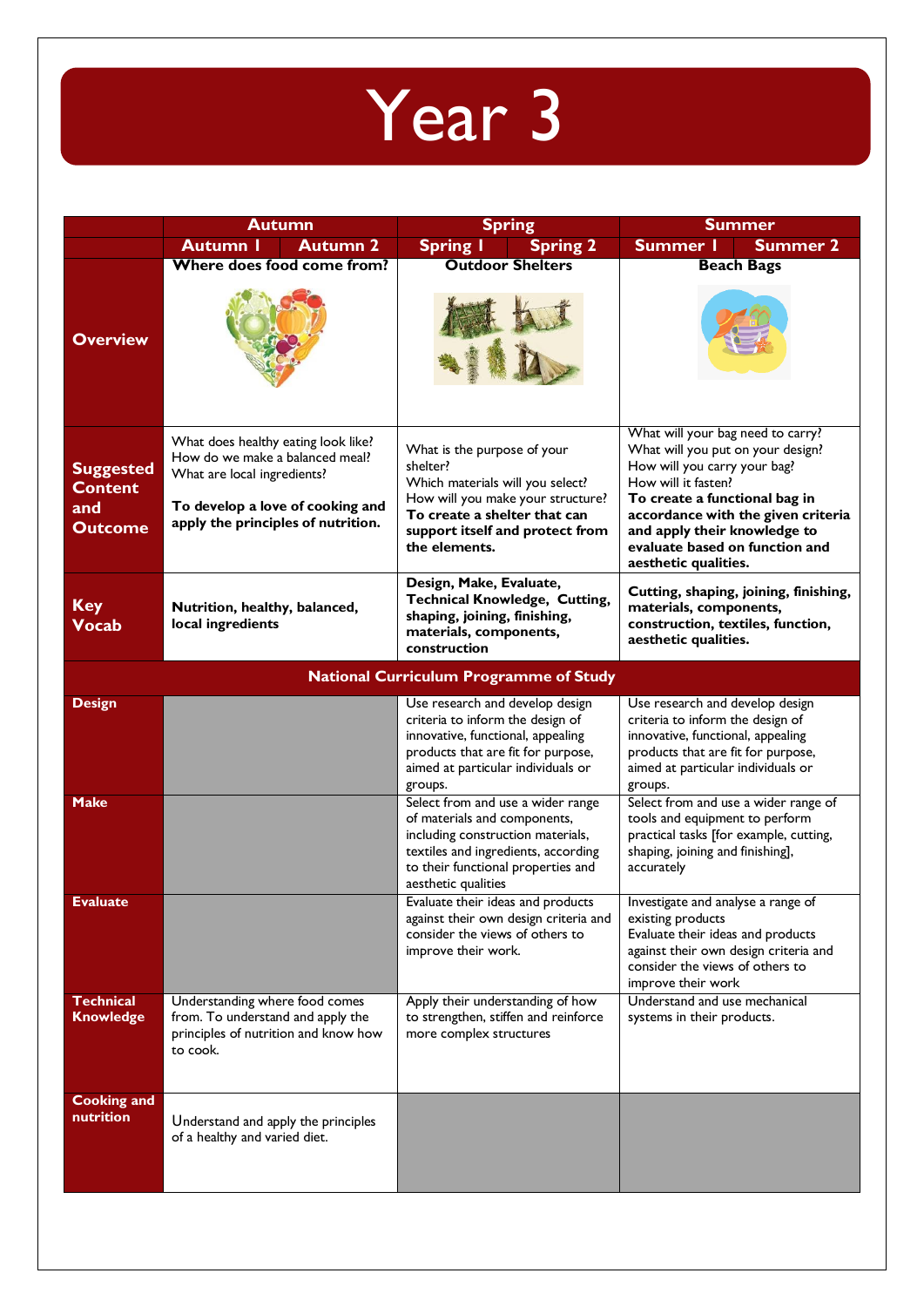

|                                      | <b>Autumn</b>                                                                                                                                                                                               | <b>Spring</b>                                                                                                                                                                                   | <b>Summer</b>                                                                                                                                                                                               |
|--------------------------------------|-------------------------------------------------------------------------------------------------------------------------------------------------------------------------------------------------------------|-------------------------------------------------------------------------------------------------------------------------------------------------------------------------------------------------|-------------------------------------------------------------------------------------------------------------------------------------------------------------------------------------------------------------|
|                                      | <b>Autumn 2</b><br><b>Autumn I</b>                                                                                                                                                                          | <b>Spring I</b><br><b>Spring 2</b>                                                                                                                                                              | Summer 2<br>Summer I                                                                                                                                                                                        |
| <b>Overview</b>                      | <b>Egyptian Shaduf</b>                                                                                                                                                                                      | <b>Labyrinth/ Greek Food</b>                                                                                                                                                                    | <b>Roman Draw String Bag/</b><br><b>Roman coins</b>                                                                                                                                                         |
|                                      |                                                                                                                                                                                                             |                                                                                                                                                                                                 | Where do you keep your money?                                                                                                                                                                               |
| <b>Suggested</b><br><b>Content</b>   | How did the Egyptians take clean water<br>from the <b>Nile?</b>                                                                                                                                             | What is the purpose of a labyrinth?<br>What will you need to create your<br>labyrinth?<br>Work out how many pieces of each<br>length of barrier you will need.                                  | What do you keep it in?<br>What is it like?<br>Design and make a simple Roman coin<br>purse using a series of simple steps.                                                                                 |
| and<br><b>Outcome</b>                | To design, model and make a Shaduf                                                                                                                                                                          | What key ingredients will you need to<br>make a flatbread?<br>Could you add a modern twist to it?<br>What tools or equipment will you need?                                                     | How do you think you could make a purse<br>like this?<br>How will your embroidery look?<br>How could I improve the design?<br>Design a Roman coin.                                                          |
| <b>Key</b><br><b>Vocab</b>           | Design, Make, Evaluate, Technical<br>Knowledge.                                                                                                                                                             | Design, Make, Evaluate, Technical<br>Knowledge. Cutting, shaping,<br>joining, finishing, materials,<br>components, construction                                                                 | Design, Make, Evaluate, Technical<br>Knowledge.                                                                                                                                                             |
|                                      |                                                                                                                                                                                                             | <b>National Curriculum Programme of Study</b>                                                                                                                                                   |                                                                                                                                                                                                             |
| <b>Design</b>                        | Design purposeful, functional,<br>appealing products for themselves<br>and other users based on design<br>criteria.                                                                                         | Use research and develop design<br>criteria to inform the design of<br>innovative, functional, appealing<br>products that are fit for purpose,<br>aimed at particular individuals or<br>groups. | Use research and develop design<br>criteria to inform the design of<br>innovative, functional, appealing<br>products that are fit for purpose,<br>aimed at particular individuals or<br>groups.             |
| <b>Make</b>                          | Select from and use a wider range of<br>materials and components, including<br>construction materials, textiles and<br>ingredients, according to their<br>functional properties and aesthetic<br>qualities. | Select from and use a wider range<br>of tools and equipment to perform<br>practical tasks.                                                                                                      | Select from and use a wider range of<br>materials and components, including<br>construction materials, textiles and<br>ingredients, according to their<br>functional properties and aesthetic<br>qualities. |
| <b>Evaluate</b>                      | Evaluate their ideas and products<br>against their own design criteria and<br>consider the views of others to<br>improve their work.                                                                        | Evaluate their ideas and products<br>against their own design criteria and<br>consider the views of others to<br>improve their work.                                                            | Evaluate their ideas and products<br>against their own design criteria and<br>consider the views of others to<br>improve their work.                                                                        |
| <b>Technical</b><br><b>Knowledge</b> | Understand and use mechanical<br>systems in their products [for<br>example, gears, pulleys, cams, levers<br>and linkages].                                                                                  | Build structures, exploring how<br>they can be made stronger, stiffer<br>and more stable.                                                                                                       |                                                                                                                                                                                                             |
| <b>Cooking and</b><br>nutrition      |                                                                                                                                                                                                             | Prepare and cook a variety of<br>predominantly savoury dishes using<br>a range of cooking techniques                                                                                            |                                                                                                                                                                                                             |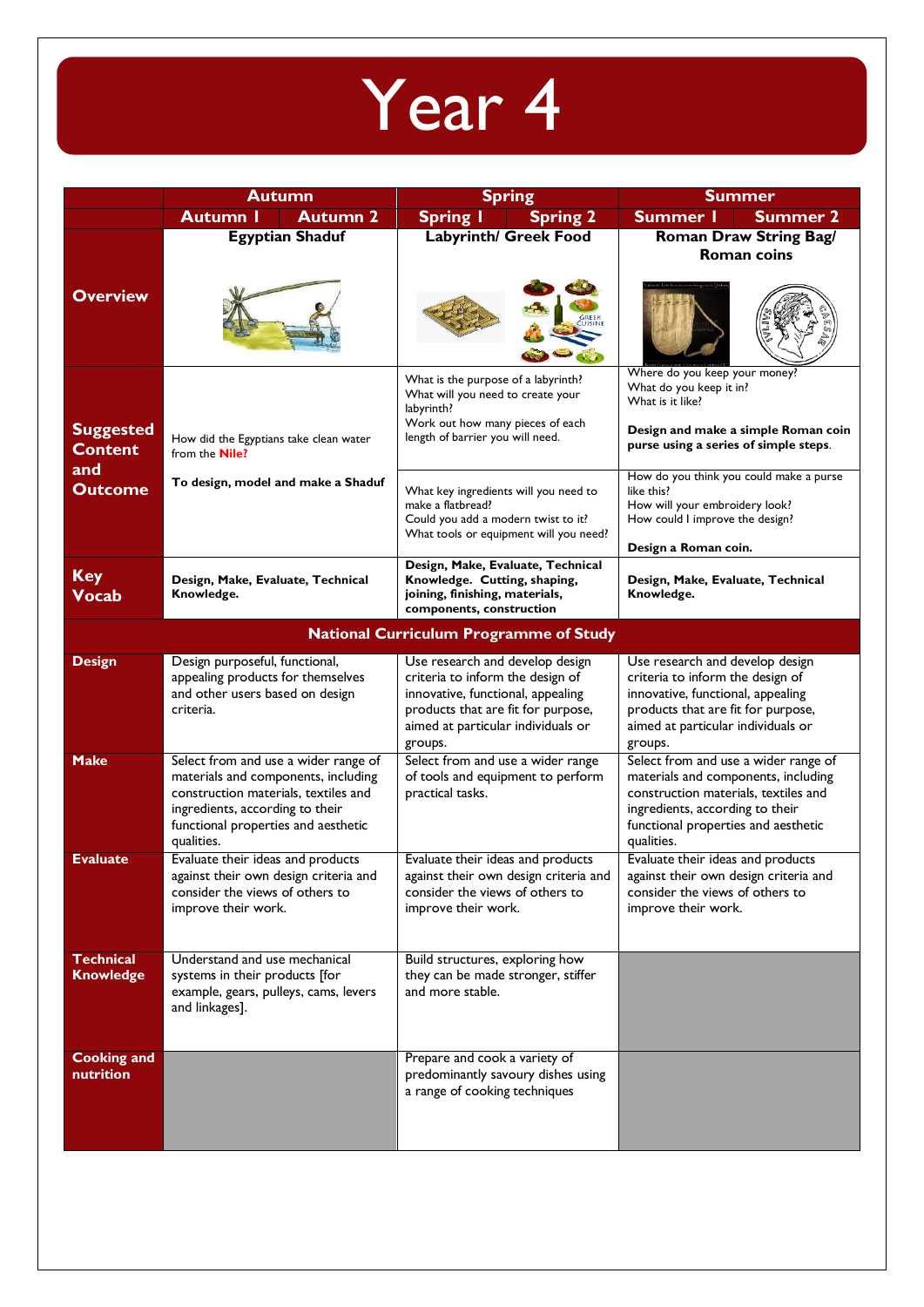## Year 5

|                                                             | <b>Autumn</b>                                                                                                                                                                                               | <b>Spring</b>                                                                                                                                                                                               | <b>Summer</b>                                                                                                                                                                                               |
|-------------------------------------------------------------|-------------------------------------------------------------------------------------------------------------------------------------------------------------------------------------------------------------|-------------------------------------------------------------------------------------------------------------------------------------------------------------------------------------------------------------|-------------------------------------------------------------------------------------------------------------------------------------------------------------------------------------------------------------|
|                                                             | <b>Autumn 2</b><br>Autumn I                                                                                                                                                                                 | <b>Spring I</b><br><b>Spring 2</b>                                                                                                                                                                          | Summer I<br><b>Summer 2</b>                                                                                                                                                                                 |
| <b>Overview</b>                                             | <b>Saxon Shields</b>                                                                                                                                                                                        | <b>Volcanic Eruptions/ Roman</b><br><b>Bread</b>                                                                                                                                                            | <b>Brunel's Bridges</b>                                                                                                                                                                                     |
| <b>Suggested</b><br><b>Content</b><br>and<br><b>Outcome</b> | What were the reasons behind shield<br>designs?<br>Design and create shield to a<br>specific criteria.                                                                                                      | How can we improve our designs?<br>Create a working model<br>volcano.<br><b>Make Roman Spelt bread</b>                                                                                                      | How can we overcome challenges in<br>the design process?<br>How can we take inspiration from<br>others?<br>Create a bridge using a range of<br>resources inspired by Brunel.                                |
| <b>Key</b><br><b>Vocab</b>                                  | Evaluate, Prototype. Designs.<br><b>Exploded diagram</b>                                                                                                                                                    | Pneumatic, air pressure, vent,<br>mechanism, model, cross<br>section                                                                                                                                        | Create, test, modify and store<br>instructions to control events,<br>e.g., enter and store instructions                                                                                                     |
|                                                             |                                                                                                                                                                                                             | <b>National Curriculum Programme of Study</b>                                                                                                                                                               |                                                                                                                                                                                                             |
| <b>Design</b>                                               | Use research and develop design<br>criteria to inform the design of<br>innovative, functional, appealing<br>products that are fit for purpose.                                                              | Generate, develop, model and<br>communicate their ideas through<br>discussion, annotated sketches,<br>cross-sectional and exploded<br>diagrams, prototypes, pattern<br>pieces and computer-aided design.    | Use research and develop design<br>criteria to inform the design of<br>innovative, functional, appealing<br>products that are fit for purpose.                                                              |
| <b>Make</b>                                                 | Select from and use a wider range of<br>materials and components, including<br>construction materials, textiles and<br>ingredients, according to their<br>functional properties and aesthetic<br>Qualities. | Select from and use a wider range<br>of materials and components,<br>including construction materials,<br>textiles and ingredients, according<br>to their functional properties and<br>aesthetic qualities. | Select from and use a wider range of<br>materials and components, including<br>construction materials, textiles and<br>ingredients, according to their<br>functional properties and aesthetic<br>qualities. |
| Evaluate                                                    | Understand how key events and<br>individuals in design and technology<br>have helped shape the world.                                                                                                       | Investigate and analyse a range of<br>existing products.                                                                                                                                                    | Understand how key events and<br>individuals in design and technology<br>have helped shape the world.                                                                                                       |
| <b>Technical</b><br><b>Knowledge</b>                        |                                                                                                                                                                                                             | Learn techniques for making simple<br>pneumatic systems.                                                                                                                                                    | Apply their understanding of how to<br>strengthen, stiffen and reinforce more<br>complex structures.                                                                                                        |
| <b>Cooking and</b><br>nutrition                             |                                                                                                                                                                                                             | Prepare and cook a variety of<br>predominantly savoury dishes using<br>a range of cooking techniques.                                                                                                       |                                                                                                                                                                                                             |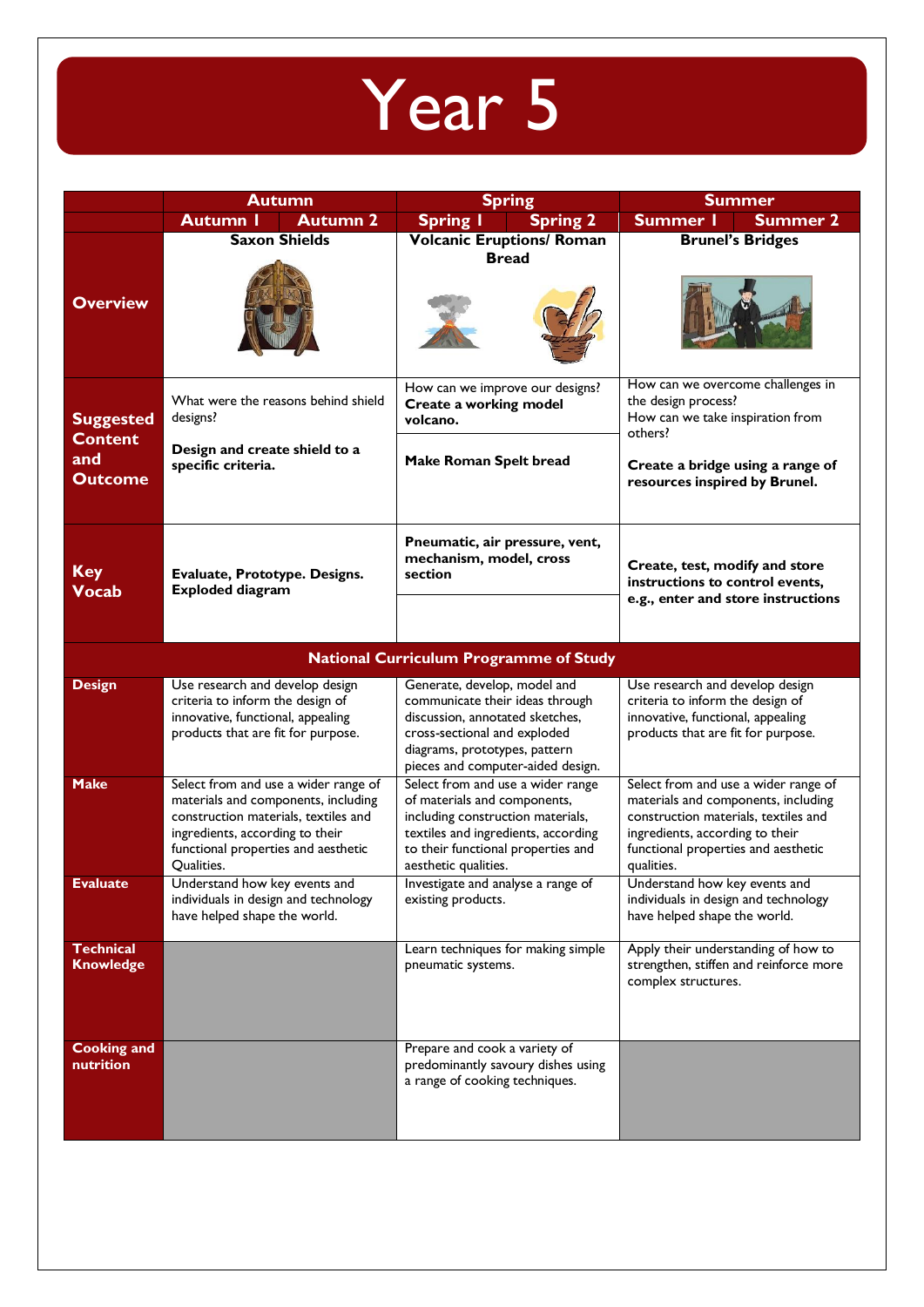## Year 6

|                                      | <b>Autumn</b>                                                                                                                                                                                                                                          | <b>Spring</b>                                                                                                                                                                                                                                                                                                   | <b>Summer</b>                                                                                                                                                                                                                                 |
|--------------------------------------|--------------------------------------------------------------------------------------------------------------------------------------------------------------------------------------------------------------------------------------------------------|-----------------------------------------------------------------------------------------------------------------------------------------------------------------------------------------------------------------------------------------------------------------------------------------------------------------|-----------------------------------------------------------------------------------------------------------------------------------------------------------------------------------------------------------------------------------------------|
|                                      | <b>Autumn 2</b><br><b>Autumn I</b>                                                                                                                                                                                                                     | <b>Spring 2</b><br><b>Spring I</b>                                                                                                                                                                                                                                                                              | <b>Summer I</b><br><b>Summer 2</b>                                                                                                                                                                                                            |
| <b>Overview</b>                      | <b>Electrical Systems</b>                                                                                                                                                                                                                              | <b>Investigate Architecture/</b><br><b>Mayan Food</b>                                                                                                                                                                                                                                                           | <b>Sandals</b>                                                                                                                                                                                                                                |
| <b>Suggested</b><br><b>Content</b>   | How could we create a circuit to<br>power a lighthouse from a sustainable<br>power source?<br>Create a working circuit that<br>uses hydropower (a dynamo<br>which produces current from the<br>flow of water) and fit it inside<br>lighthouse housing. | How does the structure of a Mayan<br>temple link to the Mayan religion?<br>Construct a prototype of a<br>Mayan temple, considering the<br>shape, structure and joints<br>used.<br>What did the Maya eat? Where can<br>these items/dishes be found today?<br>Research Maya food, and make<br>and cook tortillas. | What factors would an Ancient Greek<br>sandal designer have to consider?<br><b>Create Ancient Greek sandals</b><br>that fit and are durable.                                                                                                  |
| <b>Key</b><br><b>Vocab</b>           | Evaluate, Analyse, Critique,<br>Reinforce, Strengthen,<br>Triangular                                                                                                                                                                                   | <b>Construct, Structure, Model</b><br>Prototype, Joint, Mitre,<br>Savoury, Knead, Nutrition                                                                                                                                                                                                                     | Sole, Upper, Insole, Heel,<br><b>Materials</b><br><b>Construction</b>                                                                                                                                                                         |
|                                      |                                                                                                                                                                                                                                                        | <b>National Curriculum Programme of Study</b>                                                                                                                                                                                                                                                                   |                                                                                                                                                                                                                                               |
| <b>Design</b>                        | Use research and develop design<br>criteria to inform the design of<br>innovative, functional, appealing<br>products that are fit for purpose,<br>aimed at particular individuals or<br>groups                                                         | Use research and develop design<br>criteria to inform the design of<br>innovative, functional, appealing<br>products that are fit for purpose,<br>aimed at particular individuals or<br>groups.                                                                                                                 | Use research and develop design<br>criteria to inform the design of<br>innovative, functional, appealing<br>products that are fit for purpose,<br>aimed at particular individuals or<br>groups.                                               |
| <b>Make</b>                          | Select from and use a wider range of<br>materials and components, including<br>construction materials, textiles and<br>ingredients, according to their<br>functional properties and aesthetic<br>qualities                                             | Select from and use a wider range<br>of tools and equipment to perform<br>practical tasks [for example, cutting,<br>shaping, joining and finishing],<br>accurately.                                                                                                                                             | Select from and use a wider range of<br>materials and components, including<br>construction materials, textiles and<br>ingredients, according to their<br>functional properties and aesthetic<br>qualities.                                   |
| <b>Evaluate</b>                      | Investigate and analyse a range of<br>existing products.<br>Evaluate their ideas and products<br>against their own design criteria and<br>consider the views of others to<br>improve their work.                                                       | Understand how key events and<br>individuals in design and technology<br>have helped shape the world.                                                                                                                                                                                                           | Evaluate their ideas and products<br>against their own design criteria and<br>consider the views of others to<br>improve their work.<br>Understand how key events and<br>individuals in design and technology<br>have helped shape the world. |
| <b>Technical</b><br><b>Knowledge</b> | Understand and use electrical systems<br>in their products [for example, series<br>circuits incorporating switches, bulbs,<br>buzzers and motors]                                                                                                      | Apply their understanding of how<br>to strengthen, stiffen and reinforce<br>more complex structures                                                                                                                                                                                                             | Apply their understanding of how to<br>strengthen, stiffen and reinforce more<br>complex structures.                                                                                                                                          |
| <b>Cooking and</b><br>nutrition      |                                                                                                                                                                                                                                                        | Prepare and cook a variety of<br>predominantly savoury dishes using<br>a range of cooking techniques.                                                                                                                                                                                                           |                                                                                                                                                                                                                                               |